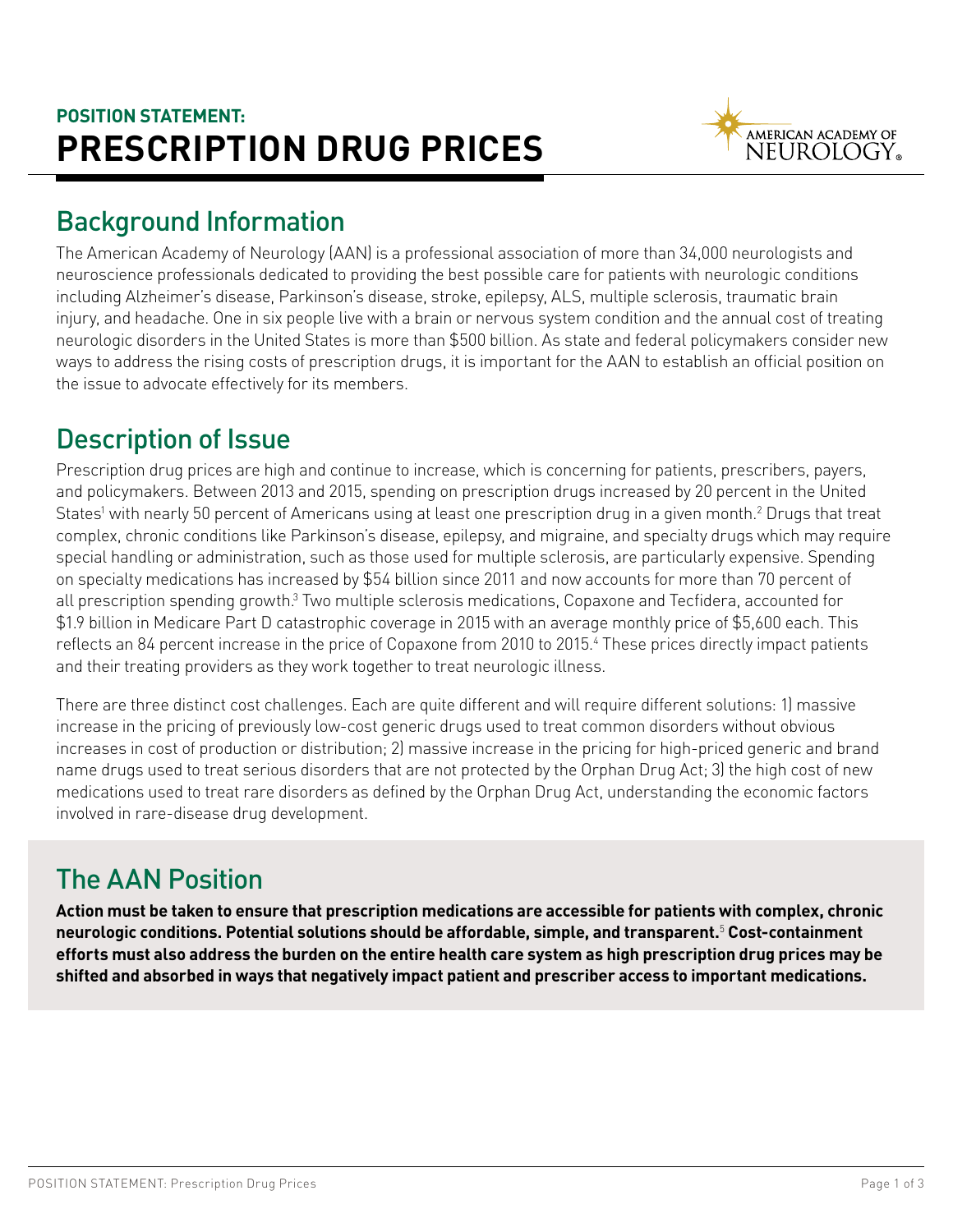

# Areas of Support

### **Price Negotiation**

The AAN supports proposals that would give federal agencies the authority to negotiate contracts with manufacturers of covered Part D drugs. Price negotiation would allow the government to leverage its purchasing power in an effort to obtain prescription drugs at a lower price, bringing savings to the health care system and consumers. The AAN would especially support proposals that increase competition among drug manufacturers and ultimately promote access to more affordable medications.

#### **Transparency**

The AAN supports proposals that promote transparency in prescription drug pricing. Disclosure of pricing information, including how drugs are priced, the prices paid by insurers, and the prices paid by consumers, would provide important information that could lower costs for patients and for the entire health care system. Recent efforts by Johnson & Johnson<sup>6</sup> and Merck<sup>7</sup> to disclose pricing practices model the type of transparency that could bring down costs across the industry.

The AAN would also support proposals that prohibit direct-to-consumer advertising of prescription drugs, as passed by the American Medical Association House of Delegates.8

#### **Importation**

The AAN supports proposals that allow for the reimportation of the same high quality prescription drugs from Canada when prices for those prescriptions are less expensive than in the United States. Many specialty drugs are priced significantly higher in the United States than in other countries. The average monthly price of Copaxone is 287 percent greater in the United States than in Switzerland.<sup>9</sup> While recent Congressional proposals on reimportation were defeated10, it is important to continue considering this opportunity as a cost control measure.

### Rationale

Neurologists seek to provide high-value care for patients with neurological disease at the lowest cost possible. This is specifically of interest as neurologists aim to reduce their resource use as part of the Quality Payment Program, or MACRA. However, many therapies for neurological disease are among the most expensive in the United States. Neurologists are also limited by few, if any therapies available in a particular class of medications. For example, the recently approved therapies for Duchenne Muscular Dystrophy and Spinal Muscular Atrophy are expected to cost \$500,000 and \$750,000 in the first year of treatment, respectively.<sup>11</sup> Given the limited options to seek less expensive therapies in clinic, mechanisms are needed to reduce the cost of these important medications, or support methods of paying for the treatment of these disorders outside the standard reimbursement process. Such cost reductions will improve the quality of life for many patients with neurologic disease.

### Position Statement History

*Drafted by Brian Callaghan, MD; Bruce H. Cohen, MD, FAAN; Nicholas E. Johnson, MD; Pearce Korb, MD; Aaron E. Miller, MD, FAAN; Pushpa Narayanaswami, MBBS, MD, FAAN; Jason J. Sico, MD; Amber Stock, MPH (AAN Staff)*

*Approved by the following AAN Committees: Government Relations, Medical Economics and Management, and the AAN Board of Directors*